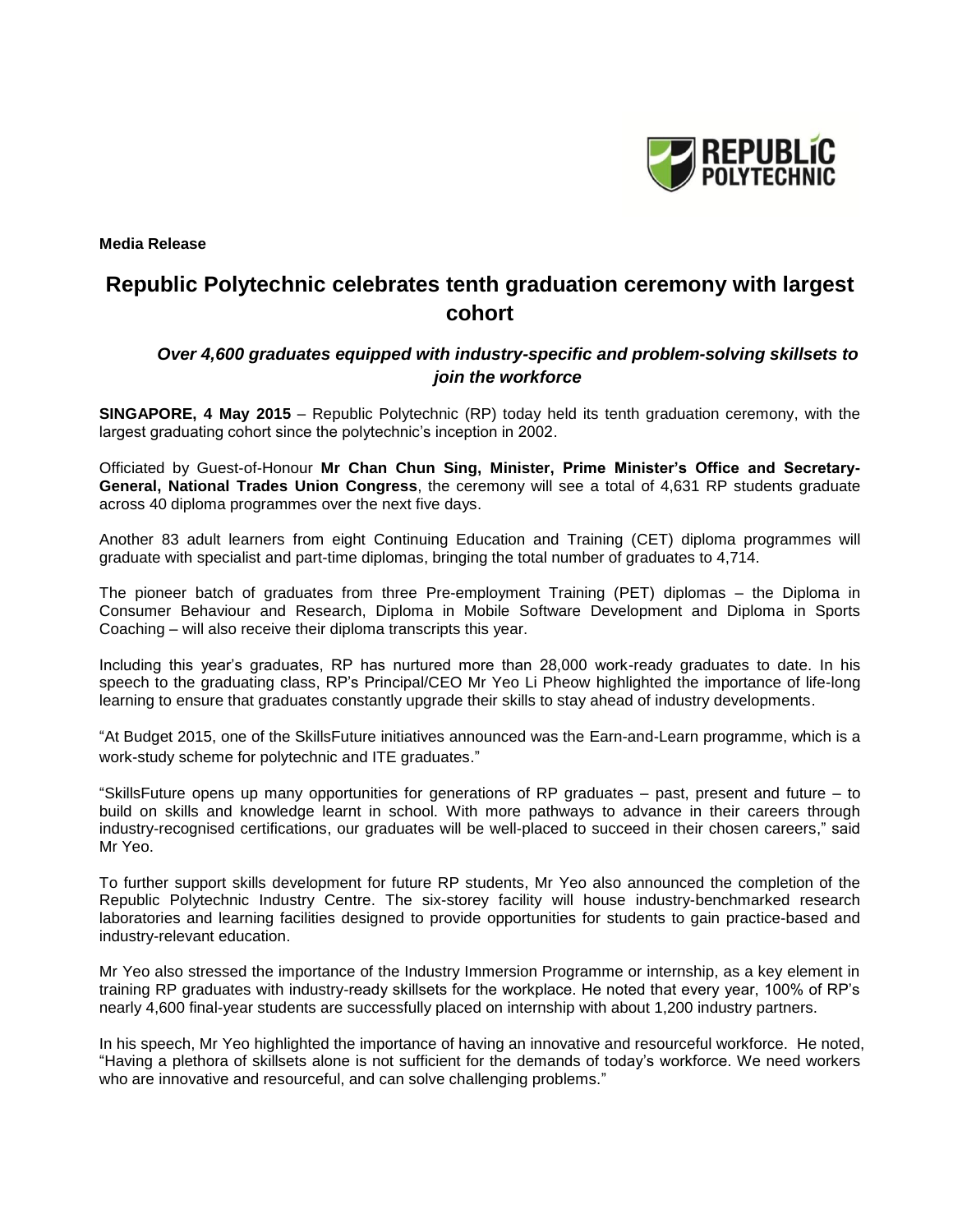RP's unique Problem-based Learning pedagogy has trained students to be independent learners through collaborative problem-solving, while developing soft skills such as good communication and presentation techniques. The holistic learning experience enables students to acquire a range of competencies and skills, and stands them in good stead as they join the workforce upon graduation.

This year, top-performing students were also recognised for their outstanding all-rounded achievements. These students include:

### **BOARD OF GOVERNORS AWARD FOR THE MOST OUTSTANDING GRADUATE OF THE YEAR**

Ye Mon Soe from the School of Applied Science received the *Board of Governors Award* this year for her exceptional achievements in her studies and extra-curricular activities.

#### **NGEE ANN KONGSI AWARD**

Lim Shunyong from the School of Infocomm received the *Ngee Ann Kongsi Award*, which is presented to the most distinguished graduate of the year who has excelled academically in their studies.

### **LEE KUAN YEW AWARD**

Ye Mon Soe from the School of Applied Science, Muhammad Imran Bin Md Zin from the School of Engineering and Chan Wei Zhang from the School of Infocomm received the *Lee Kuan Yew Award for Mathematics and Science* for their excellent performance in mathematics and science modules, and their good overall academic performance during their studies at the polytechnic.

#### **TAY ENG SOON GOLD MEDAL**

Jovan Khoo Yong Wen from the School of Hospitality received the *Tay Eng Soon Gold Medal*, which is presented to the most outstanding graduate who has advanced from the Institute of Technical Education.

#### **For media enquiries, please contact:**

**Republic Polytechnic Office of Corporate Communications** Patrick Seng / Julian Soh Tel: 9767 6701 / 9018 0719 Email: [patrick\\_seng@rp.edu.sg](mailto:patrick_seng@rp.edu.sg) / [julian\\_soh@rp.edu.sg](mailto:julian_soh@rp.edu.sg)

**Weber Shandwick (for Republic Polytechnic)** Yuling Kok / Dorothy Siok Tel: 6825 8031 / 6825 8044 Email: [republicpoly@webershandwick.com](mailto:republicpoly@webershandwick.com)